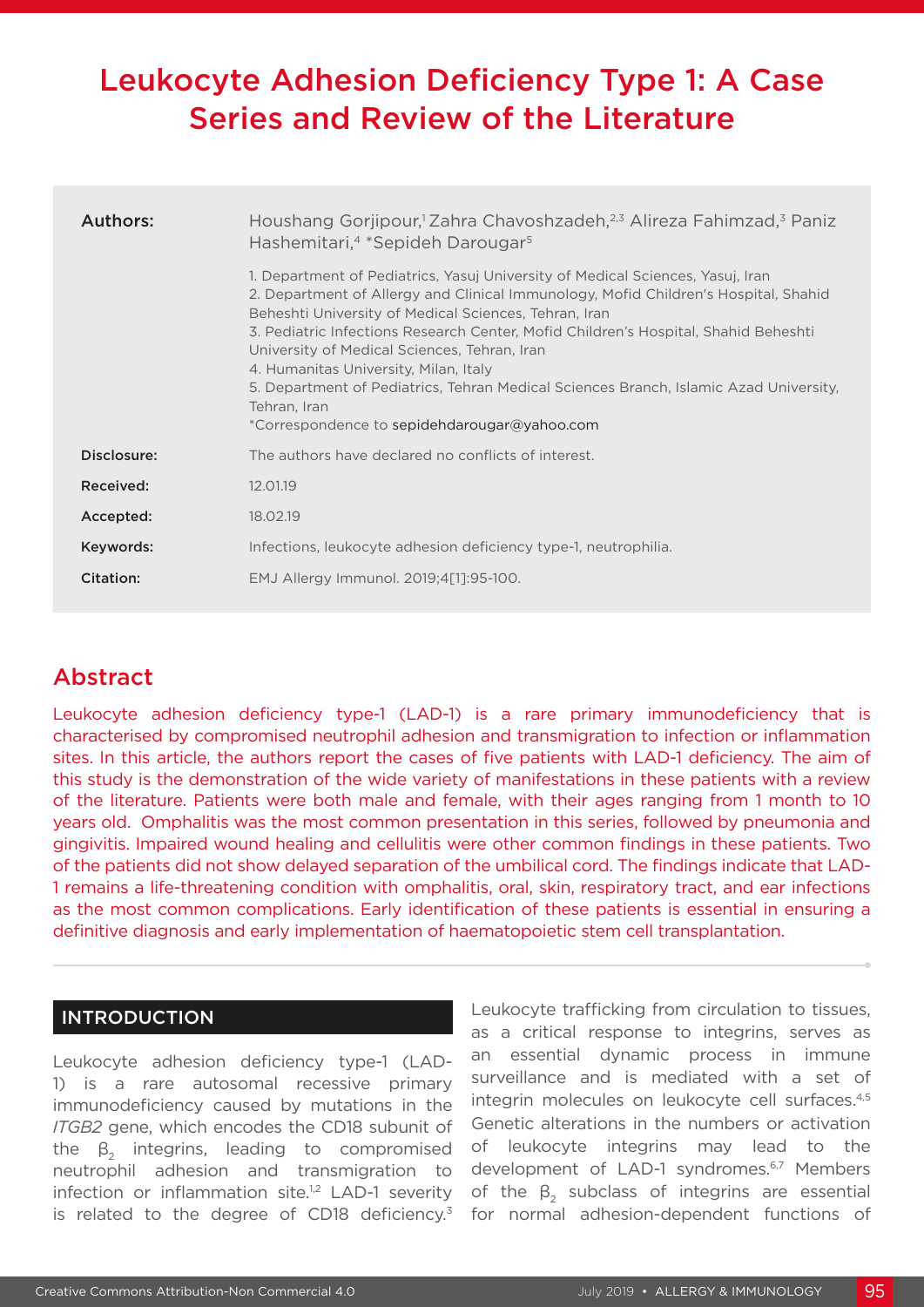polymorphonuclear leukocytes and monocytes by providing normal integrin dimerisation.<sup>8-11</sup> Deficient expression of each of the following four members of the  $\beta$ , integrin subfamilies leads to LAD-1 syndrome:  $\alpha, \beta,$ (CD11a/CD18 and LFA-1),  $α, β$ <sub>2</sub> (CD11b/CD18, MAC-1, and CR3),  $α, β$ <sub>2</sub> (CD11c/ CD18, and p150/95), and  $\alpha_{p} \beta_{q}$  (CD11d/CD18). The  $β<sub>2</sub>$  integrins are also expressed by other immune effector cells, including macrophages and lymphocyte subsets.<sup>12-15</sup>  $\alpha_{M} \beta_{2}$  and  $\alpha_{L} \beta_{2}$  serve as the C3b receptor in myeloid and lymphoid cells<sup>16</sup> and  $a_0$  $B_2$  is restricted to macrophage subsets in mice and humans.12,17,18 The *ITGB2* gene encoding for the  $\beta_{2}$ -integrin component CD18<sup>1,2,11,19</sup> is located at the long arm of chromosome  $21q22.3$ <sup>3</sup> and has  $>80$  mutations identified so far. The severity of the clinical manifestations is directly related to the degree of CD18 deficiency, $3$  with the mild-to-moderate types characterised by 2–30% CD18-expressing neutrophils and severe LAD-1 classified as <2% CD18-expressing neutrophils.<sup>11,19,20</sup>

Patients with LAD-1 typically present with recurrent indolent necrotic infections of the skin and mucosal surfaces, which usually occur during the neonatal period with omphalitis and delayed separation of the umbilical cord.3 Additionally, failure to thrive, severe malnourishment, and delayed wound healing are common, while colitis may only occur in rare cases.21 Many patients may develop infections before they are diagnosed with LAD-1 because many physicians are unaware of the disease.<sup>22</sup> Here, the authors describe five cases admitted to Mofid Children's Hospital, Tehran, Iran, with different presentations and prognoses to emphasise the importance of disease awareness and timely diagnosis in the successful management of the disease.

#### **METHODS**

The patients were evaluated with a detailed history, physical examination, and immunologic screening tests at the time of their first admission to hospital. Complete blood counts (CBC) were performed using an automated blood counting machine (Sysmex XE-2100 [Sysmex, Kobe, Japan]). Haemagglutinins were quantified by CA 1600 and immunoglobulin levels were evaluated by ELISA. Review of CD markers was conducted by flowcytometry analysis (PAS system [Partec, Munich, Germany]).

The study was approved by the ethics committee of Mofid Children's Hospital. The authors also established clear policies to secure patients' privacy.

### CASE 1

A 45-day-old full-term infant was admitted due to fever, poor feeding, and vomiting. She was first referred to the authors' hospital at this age due to refractory sepsis that did not respond to antibiotics. The infant was a consanguineous product, born to a 28-year-old mother by normal vaginal delivery, and she presented with normal Apgar scores and appropriate weight for gestational age. At the time of admission, she was sick and febrile (39  $\degree$ C). The umbilical cord had been separated but the parents reported a significant delay in its detachment (at 30 days). Following physical examination, periumbilical erythema with serous discharge, suggesting omphalitis, was detected. Laboratory investigations revealed significant leukocytosis (a leukocyte count of 59,900  $mm^3$  with 78% polymorphonuclears). Immunophenotyping performed by flow cytometry analysis reported low CD18 (1.0%), CD11a (2.0%), CD11b (3.0%), and CD11c (0.9%) antigens, which is consistent with LAD. Haematopoietic stem cell transplantation (HSCT) has not been conducted because a matched donor has not yet been found. However, several follow-up visits have been conducted until the present day. She is currently aged 3 years.

#### CASE 2

A 40-day-old female infant, the only child of consanguineous parents, was admitted to hospital three times. Her third admission was due to fever, omphalitis without pus, and poor wound healing at the site of a previous intravenous line from her last hospital admission. Her past medical history revealed two previous admissions, with the former due to omphalitis and the latter due to soft palate lesions mimicking fungal infections. She had a history of delayed umbilical detachment (at 23 days of life). The laboratory tests at the time of admission revealed leukocytosis  $(80,700 \text{ mm}^3)$  with neutrophil predominance (72%) that persisted throughout the course of hospitalisation despite appropriate antibiotic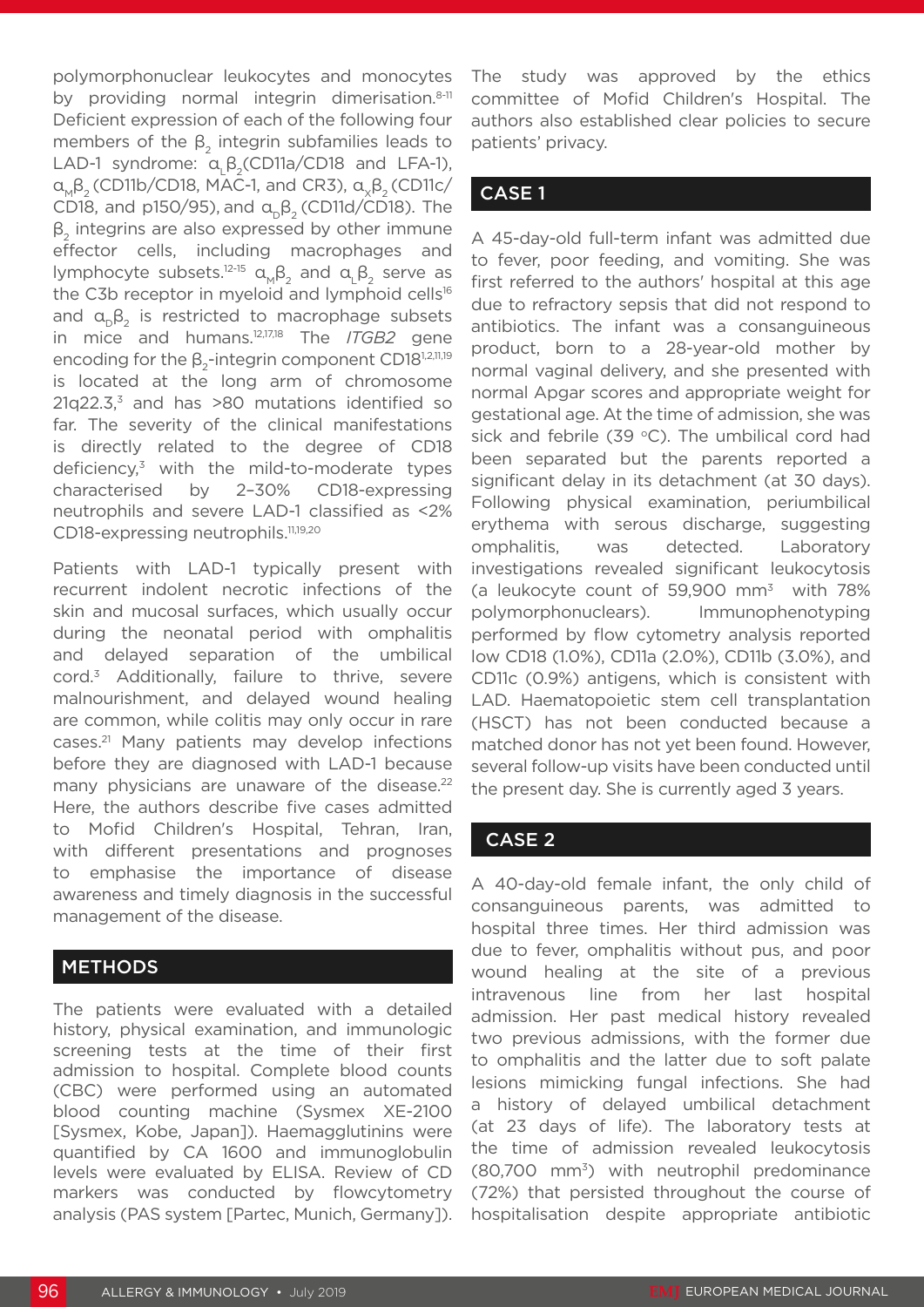therapy. Flow cytometry analysis detected low levels of CD11a (0.70%), CD11b (0.35%), CD11c (0.23%), and CD18 (0.10%). She had follow-up visits regularly for 9 years, but, because of the lack of a matched donor, she received HSCT at the age of 9 years at a late stage when she had nearly experienced the late sequela of the disease. She died 1 month after the transplantation due to infectious complications.

#### CASE 3

A 10-year-old girl, the product of a twin pregnancy from unrelated parents, was admitted to the authors' hospital due to necrotising skin lesions on the left inguinal region 3 years ago at the age of 7 years. There were also multiple scarring lesions on both extremities due to recurrent cellulitis beginning from 3 years before admission. She has a history of both delayed umbilical cord detachment in her neonatal period and also delayed wound healing since infancy (at the age of 8 months). She had recurrent attacks of gingivitis. The laboratory tests revealed moderate leukocytosis (34,800 mm<sup>3</sup>) with neutrophil predominance (67.0%) at the time of admission. Flow cytometry analysis detected low levels of CD18 and CD11a (9.1% and 0.1%, respectively). A successful human leukocyte antigen-identical HSCT was performed from her healthy twin sibling last year. She has had several follow-up visits after HSCT for 1 year until recently and she is responding well.

#### CASE 4

In 2017, a 7-year-old boy, who was the only child of unrelated parents, presented with recurrent gingivitis, but responded well to oral antibiotics and mouthwash every time. His past medical history was indicative of omphalitis in the neonatal period. The umbilical cord separation was not delayed. His family history revealed that his cousin had LAD at an early age and died as a result. A CBC at the time of admission showed 30,700 white blood cells (WBC) with neutrophil predominance (71%). Flow cytometry analysis detected CD11a: 0.1%, CD11b: 92.0%, CD11c: 6.0%, and CD18: 0.1%. HSCT has not been performed for him. However, he is still alive and has been undertaking follow-up visits for the last 2 years.

#### CASE 5

A 2-year-old boy from consanguineous parents was admitted with a history of recurrent bilateral otitis media and mastoiditis from early infancy (age of 2 months). At the time of his first admission in our hospital at the age of 2, he presented with left leg cellulitis, which had not been responsive to several courses of oral antibiotic therapy. At 3 years old, he had a perianal abscess and has had recurrent buttock cellulitis since then. CBC revealed leukocytosis (WBC count: 28,000 mm3) with neutrophil predominance (75%). Flow cytometry analysis showed low numbers of CD11a (1.5%), CD11b (1.0%), CD11c (4.0%), and CD18 (2.0%). A matched donor was not available for him and he died because of pneumonia and fulminant sepsis from his last admission at another hospital. He had been participating in follow-up appointments for 6 years before his death at the age of 8 years.

#### RESULTS

Patients' age, sex, clinical features, parental consanguinity, laboratory findings, treatment, and outcome are summarised in Table 1. Omphalitis was the most common presentation in this series, followed by pneumonia and gingivitis. Impaired wound healing and cellulitis were other common findings in these patients. One patient presented with fungal infection. Laboratory evaluation was indicative of severe LAD (according to CD18 <2% in flow cytometry analysis) in four of the patients.

HSCT was not available for all of the patients as a curative therapy. It has been performed in two patients, which led to death in one of them due to infection and sepsis because of the immunosuppressive state after receiving HSCT. The procedure was carried out in a tertiary centre for transplantation. Therefore, the authors do not have detailed information regarding posttransplant patient history.

#### **DISCUSSION**

LAD syndromes are rare genetically determined immunodeficiencies with challenging clinical manifestations.8 Here, the authors presented five cases with LAD with different presentations, management, and prognoses.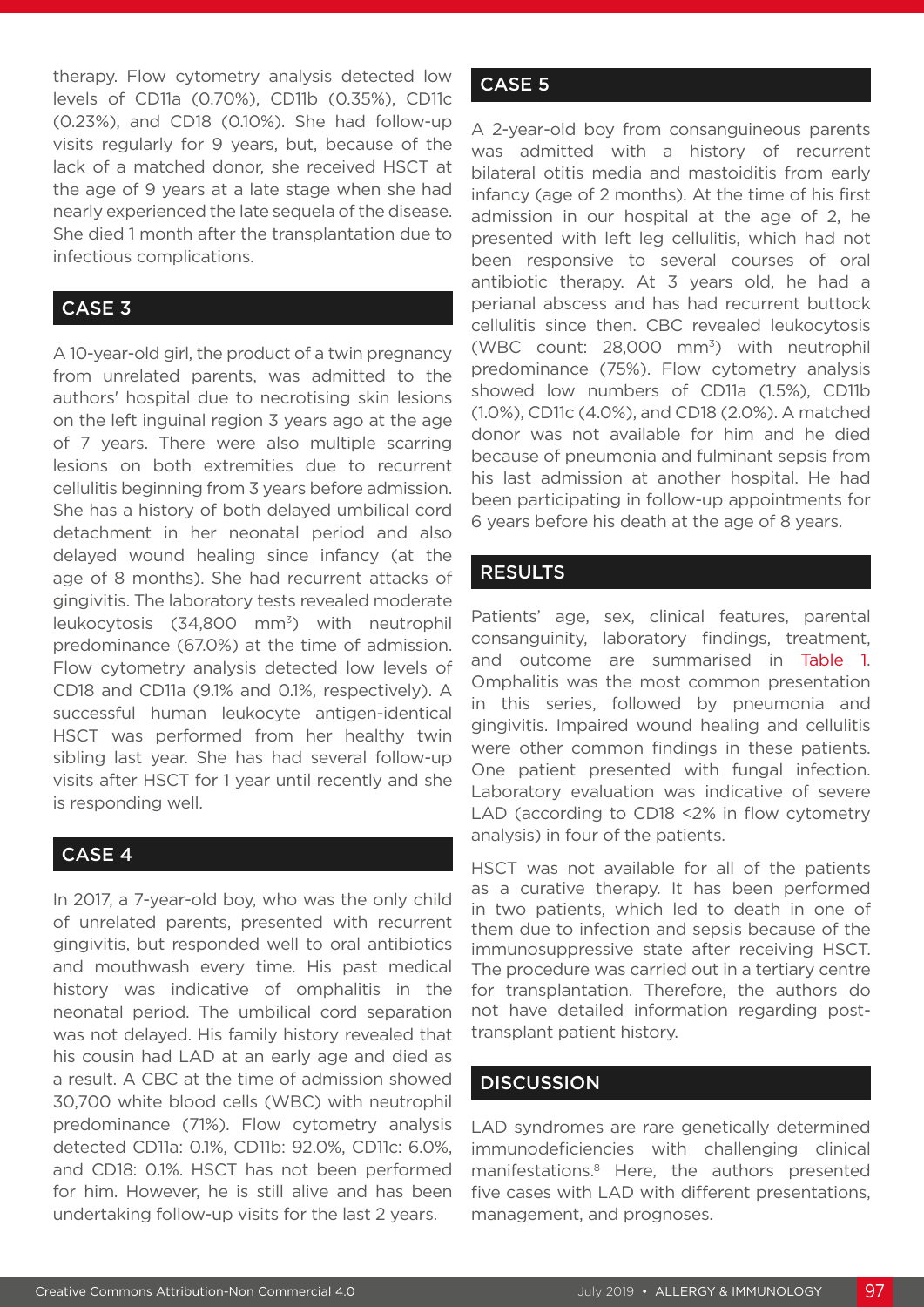Table 1: Clinical features, laboratory findings, treatment, and outcome in five patients with leukocyte adhesion deficiency type-1.

|                                       | Case 1                                                      | Case 2                                                                           | Case 3                                                                    | Case 4                                                       | Case 5                                                                                     |
|---------------------------------------|-------------------------------------------------------------|----------------------------------------------------------------------------------|---------------------------------------------------------------------------|--------------------------------------------------------------|--------------------------------------------------------------------------------------------|
| <b>WBC</b> counts<br>$\rm (mm^3)$     | WBC count:<br>59,900<br><b>PMN: 78%</b>                     | WBC count:<br>80,700<br><b>PMN: 72%</b>                                          | WBC count:<br>34,800<br>PMN: 67%                                          | WBC count:<br>30.700<br><b>PMN: 71%</b>                      | WBC count:<br>28,000<br><b>PMN: 75%</b>                                                    |
| Clinical features                     | • Omphalitis<br>• Sepsis                                    | • Omphalitis<br>• Impaired wound<br>healing<br>• Soft palate<br>fungal infection | • Necrotising<br>fasciitis<br>• Impaired<br>wound healing<br>• Gingivitis | • Omphalitis<br>• Gingivitis                                 | • Otitis media<br>• Perianal abscesses<br>• Cellulitis (leg and<br>buttock)<br>• Pneumonia |
| Umbilical cord<br>detachment<br>delay | Yes                                                         | Yes                                                                              | Yes                                                                       | <b>No</b>                                                    | <b>No</b>                                                                                  |
| Related parents                       | Yes                                                         | Yes                                                                              | <b>No</b>                                                                 | <b>No</b>                                                    | Yes                                                                                        |
| Flow cytometry<br>results             | CD11a: 2.00%<br>CD11b: 3.00%<br>CD11c: 0.90%<br>CD18: 1.00% | CD11a: 0.70%<br>CD11b: 0.35%<br>CD11c: 0.23%<br>CD18: 0.10%                      | CD11a: 0.10%<br>CD11b: 7.00%<br>CD11c: 12.00%<br>CD18: 91.00%             | CD11a: 0.10%<br>CD11b: 92.00%<br>CD11c: 6.00%<br>CD18: 0.10% | CD11a: 1.50%<br>CD11b: 1.00%<br>CD11c: 4.00%<br>CD18: 2.00%                                |
| <b>HSCT</b>                           | <b>No</b>                                                   | Yes                                                                              | Yes                                                                       | <b>No</b>                                                    | <b>No</b>                                                                                  |
| Outcome                               | Alive                                                       | Dead                                                                             | Alive                                                                     | Alive                                                        | Dead                                                                                       |

HSCT: haematopoietic stem cell transplantation; PMN: polymorphonuclears; WBC: white blood cell.

Jasani et al.23 reported a case of severe LAD-1 presented during the neonatal period and considered LAD-1 a rare neonatal presentation, with only two cases reported in the literature prior to 2014. Neonatal presentation of the disease is a function of disease severity. However, the age at presentation in the patients reported here was within the neonatal period in almost all of the cases (four at the age of 1 month and one at the age of 2 months).

Recurrent, severe, and difficult-to-treat bacterial infections4 are the predominant clinical manifestation of these patients, sometimes presenting as life-threatening infections, such as septicaemia, bronchopneumonia, and aseptic meningitis.<sup>24</sup> Skin and mucosal surface infections may present as indolent and necrotic lesions that can enlarge and recur, commonly leading to systemic spread of infections.<sup>3</sup> Infections usually appear first in the neonatal period as omphalitis and delayed umbilical detachment.5,25 Umbilical cord complications were more frequent in patients with severe LAD, as identified in a comprehensive review performed by Novoa et al., $\frac{1}{1}$  and they reported a significant correlation between lack of these complications and survival to 2 years of age.

After infancy, gingivitis, periodontitis, and impaired wound healing<sup>4,26</sup> are characteristic of LAD. Absence of pus formation is significant<sup>24</sup> due to the impaired migration of leukocytes and defect in extravascular accumulation of polymorphonuclears and monocytes. Failure in clearing apoptotic polymorphonuclears and generating inflammatory modulator signals leads to impaired wound healing due to dysregulated macrophage–neutrophil interactions.27,28

Novoa et al.<sup>11</sup> reported infections in 77% of their patients with severe LAD, of which the majority were due to respiratory infections, sepsis, and otitis media. Those with less severe deficiencies (CD18 ≥2%) in the previous study presented with periodontal infections, otitis media, and sepsis.<sup>11</sup> Dababneh et al.<sup>29</sup> reported periodontal findings, including intense redness and inflammation of the gingiva, primary teeth, and permanent dentition involvements, leading to rapid periodontal destruction refractory to conventional non-surgical therapies. However, the most frequent infections in our patients who had predominantly presented with severe LAD were omphalitis and delayed umbilical separation followed by oral ulcers indicating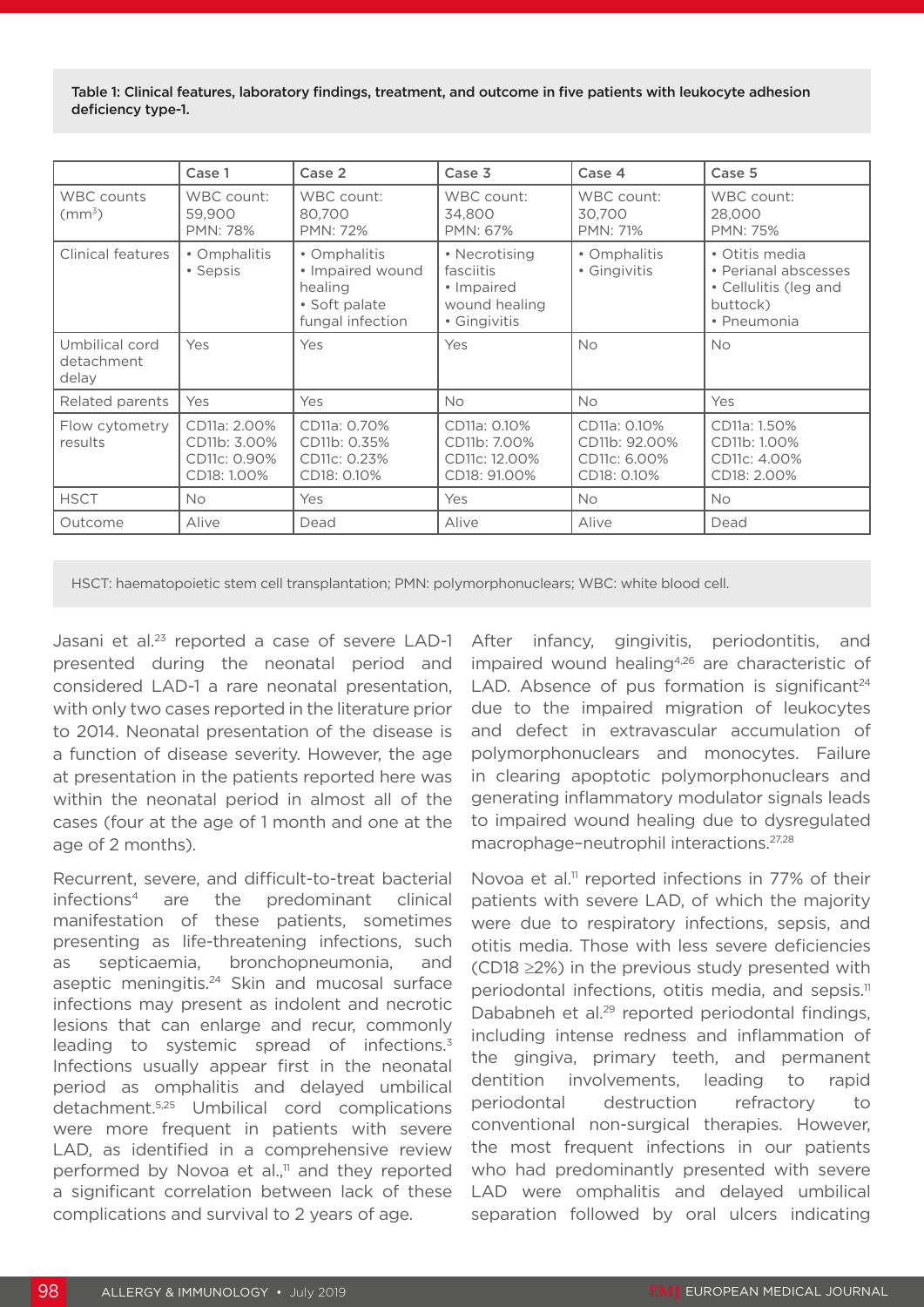gingivitis. The authors could not find a significant relationship between the WBC counts and the severity of the disease (CD18 <2%) in the patients in this study.

The most frequently isolated micro-organisms from LAD patients are *Staphylococcus aureus*  and Gram-negative bacteria.3 Other microorganisms, such as fungal infections, although unusual, have also been reported.3,16,30 Lymphocyte extravasation is not affected; therefore, defences against viral infections are usually maintained.3 Despite severe infections in the patients in this study, the authors could not isolate micro-organisms from the patients because they had received long-term antibiotic therapies due to their severe infections every time before their admission. Fungal infection in the second case is assumed to be the result of phagocytic dysfunction. In this case, a positive fungal culture was not obtained. However, after an infectious consultation and because of the pattern of the lesions, the authors conducted an empirical therapy with an antifungal agent (amphotericin), which was accompanied by a good response to the therapy and the lesions disappeared.

Persistent neutrophilia in the absence of infections and dramatically increased myeloid leukocyte counts in the presence of infections are characteristic.<sup>4,31</sup> Although a higher median WBC count were reported by Novoa et al.<sup>11</sup> in 143 cases with CD18 <2% (48 versus 30x109/L), a limited correlation was found between CD18 expression and WBC counts for the entire cohort.

Patients with severe LAD-1 can present with a failure to thrive due to general malnourishment and sometimes colitis. $3$  In this study, the failure to thrive observed in children was because of malnourishment and recurrent infections. A rare mutation with non-functional although normal  $\beta$ <sub>2</sub> integrins expression has been reported.<sup>32-34</sup>

Patients with moderate LAD mostly survive childhood.<sup>11</sup> Severe LAD-1 is associated with significant mortality (reported as 75% by the age of 2 years)<sup>20,35</sup> in those who do not receive allogeneic HSCT. Four of the patients reported, except one, fell into the classification of severe LAD-1. Two of these patients with severe LAD-1 are still alive while the other two died. HSCT was not available for all of the patients and one of the two patients who underwent HSCT died as a result of complications of the procedure. The children were not transplanted in the same centre where their disease was diagnosed; they were referred to a tertiary centre for bone marrow transplant. The cause of death in the transplanted child was fulminant sepsis. Unfortunately, due to the prolonged time taken searching for a matched donor, the patients experienced the complications of a severe chronic disease with recurrent infections, which significantly affected their prognoses even after receiving HSCT and was fatal for one of the patients.

Although *ITGβ2* gene sequencing and mutation analysis may confirm the diagnosis and is useful for genetic counselling, $35,36$  none of the patients in this study had a mutation analysis and all of them were diagnosed based on their typical clinical manifestations and *in vitro* diagnostic tests, including CBC and blood flow cytometry.

#### **CONCLUSION**

The findings reported indicate that LAD-1 remains a life-threatening condition with omphalitis, oral, skin, and respiratory tract and ear infections being the most common complications. The most important issue in the management of these patients is to control infections. Early identification of these patients is essential in definitive diagnosis and early implementation of HSCT. However, HSCT was not associated with a favourable response in one of the two patients who received this treatment in the series.

#### References

1. Hajishengallis G, Moutsopoulos NM. Etiology of leukocyte adhesion deficiency-associated periodontitis

revisited: Not a raging infection but a raging inflammatory response. Expert Rev Clin Immunol. 2014;10(8):973-5.

2. Moutsopoulos NM et al. Interleukin-12 and interleukin-23 blockade in leukocyte adhesion deficiency Type 1.